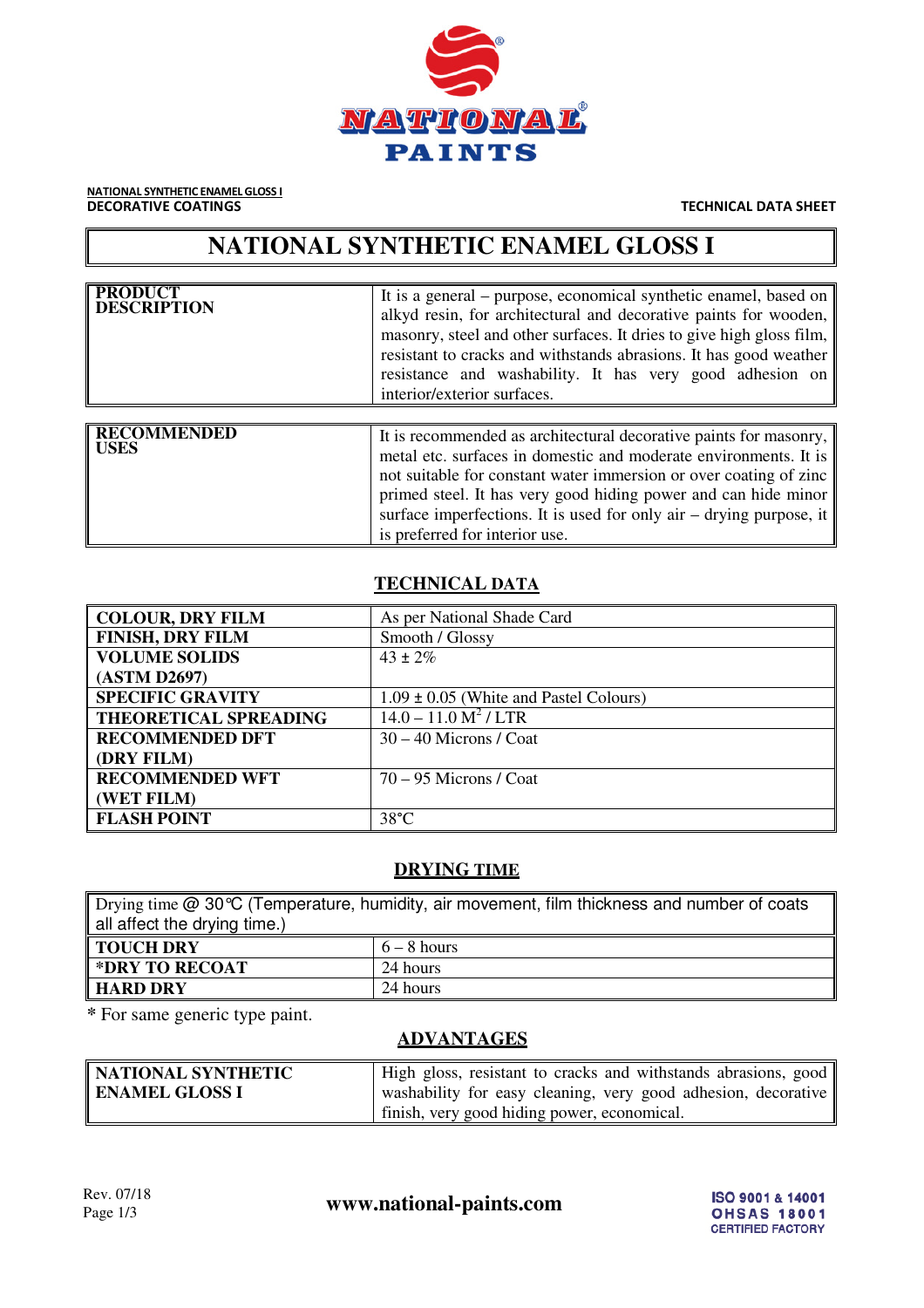

# **APPLICATION INSTRUCTION**

| <b>SURFACE PREPARATION</b> | Before application, the surface should be sound, clean and free $\parallel$ |
|----------------------------|-----------------------------------------------------------------------------|
|                            | from oil, grease, loose particles, dust, etc. Application can be            |
|                            | done by the recommended application methods.                                |

## **APPLICATION DATA**

| <b>APPLICATION METHOD</b>         | Brush, Roller, Spray etc.                       |
|-----------------------------------|-------------------------------------------------|
| <b>CLEANING/THINNING</b>          | <b>National GP Thinner</b>                      |
| <b>THINNER (VOLUME)</b>           | $5 - 10\%$ depends on the method of application |
| <b>CONV. SPRAY REQUIREMENTS</b>   | Possible                                        |
| <b>AIRLESS SPRAY REQUIREMENTS</b> | Pressure: $2000 - 2200$ psi                     |
| <b>NOZZLE SIZE</b>                | $0.018" - 0.020"$                               |
| <b>MIXING RATIO (BY VOLUME)</b>   | One pack                                        |
| <b>POT LIFE @ 30°C (100 ml)</b>   | NA                                              |

## **SYSTEM**

| <b>RECOMMENDED SYSTEM</b>          | For Steel Surfaces                     |                      |
|------------------------------------|----------------------------------------|----------------------|
| To be applied on prepared surface. | National Red Oxide Primer              | $: 1$ coat           |
|                                    | National Synthetic Undercoat           | $: 1$ coat           |
|                                    | National Synthetic Enamel Gloss I      | $\therefore$ 2 coats |
|                                    | For Masonry Surfaces                   |                      |
|                                    | National PVA Primer Sealer for Masonry | $: 1$ coat           |
|                                    | National Stucco Filler (for Interior)  | $\therefore$ 2 coats |
|                                    | National Synthetic Undercoat           | $: 1$ coat           |
|                                    | National Synthetic Enamel Gloss I      | $\therefore$ 2 coats |

## **NATIONAL/INTERNATIONAL TEST CERTIFICATES**

| Sr.<br>No. | <b>Test Description</b>                                                                          | <b>Test Reference</b>                       | <b>Compliance</b>                    |
|------------|--------------------------------------------------------------------------------------------------|---------------------------------------------|--------------------------------------|
|            | VOC.                                                                                             | $ISO$ 11890 - 2<br>$GC - FID$<br>$USEPA-24$ | <b>Local Regulatory Requirements</b> |
| 2          | Heavy Metals (Arsenic,<br>Cadmium, Mercury, Lead,<br>Hexavalent Chromium,<br>Antimony, TBT, TPT) | <b>ICP-AES</b><br><b>IHP/GC-MS</b>          | <b>Local Regulatory Requirements</b> |
| 3          | Formaldehyde                                                                                     | <b>USEPA 8260 / 3510</b>                    | <b>Local Regulatory Requirements</b> |
| 4          | Pull Off Strength                                                                                | EN ISO 4624 : 2003                          |                                      |

Rev. 07/18<br>Page 2/3

www.national-paints.com

ISO 9001 & 14001 **OHSAS 18001 CERTIFIED FACTORY**